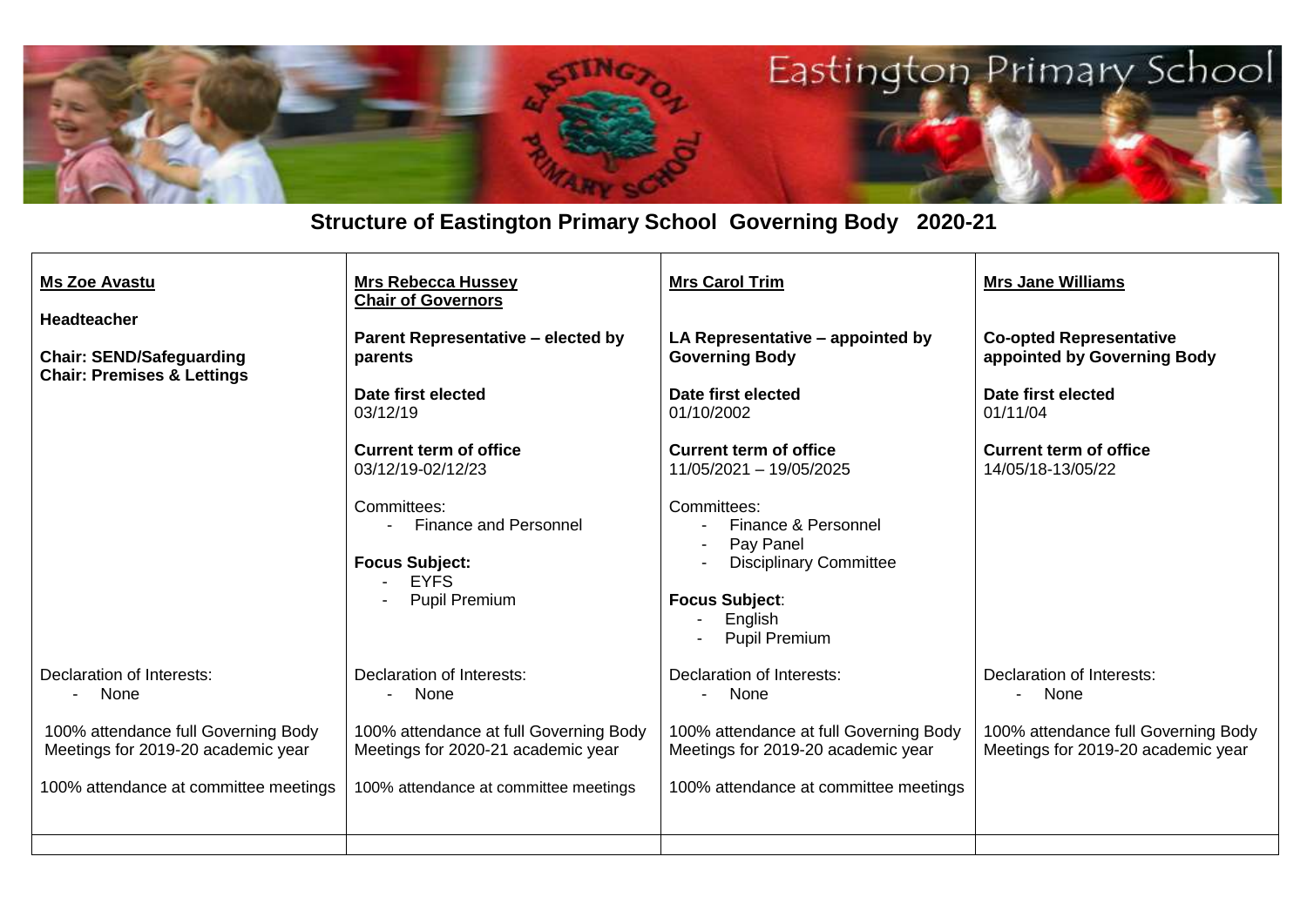| <b>Mr Mark Chatterley</b>                                                   | <b>Mr Daniel Walton</b>                                                | <b>Mrs Samantha Jenner</b>                                                                 | <b>Mrs Catrin Parsons</b>                                      |
|-----------------------------------------------------------------------------|------------------------------------------------------------------------|--------------------------------------------------------------------------------------------|----------------------------------------------------------------|
| Co-opted Representative - appointed<br>by Governing Body                    | <b>Parent Representative - elected by</b><br>parents                   | <b>Parent Representative - elected by</b><br>parents                                       | Staff Representative - elected by<br><b>Staff</b>              |
| Date first elected<br>11/12/19                                              | Date first elected<br>18/10/18                                         | Date first elected<br>06/02/17                                                             | Date first elected<br>28/03/19                                 |
| <b>Current term of office</b><br>$11/12/19 - 10/12/23$                      | Current term of office<br>$18/10/18 - 17/10/22$                        | <b>Current term of office</b><br>$06/02/21 - 05/02/25$                                     | <b>Current term of office</b><br>28/03/20 - 27/03/21           |
| Committees:<br>- Finance and Personnel                                      | Committees:<br><b>Finance and Personnel</b><br>$\sim$                  | Committees:<br>- Finance and Personnel                                                     | <b>Focus Subjects:</b><br><b>EYFS</b><br>$\sim$                |
| <b>Focus Subject:</b><br>Curriculum                                         | <b>Focus Subject:</b><br>SEND, Inclusion & Lac                         | <b>Focus Subject:</b><br>SEND, Inclusion & LAC<br>$\sim$<br><b>Gov Succession Planning</b> | Science<br>Safeguarding<br>$\blacksquare$                      |
| Declaration of Interests:<br>None<br>$\sim 100$                             | Declaration of interests:<br>None                                      | Declaration of Interests:<br>- None                                                        | Declaration of Interests:<br>- None                            |
| 75% attendance at full Governing Body<br>Meetings for 2020-21 academic year | 75% attending at full Governing Body<br>Meetings 2020-21 academic year | 75% attendance at full Governing Body<br>Meetings for 2020-21 academic year                | 100% attendance at full Governing<br>Body meetings for 2020-21 |
| 50% attendance at committee meetings                                        | 50% attendance at committee meetings                                   | 50% attendance at committee meetings                                                       |                                                                |